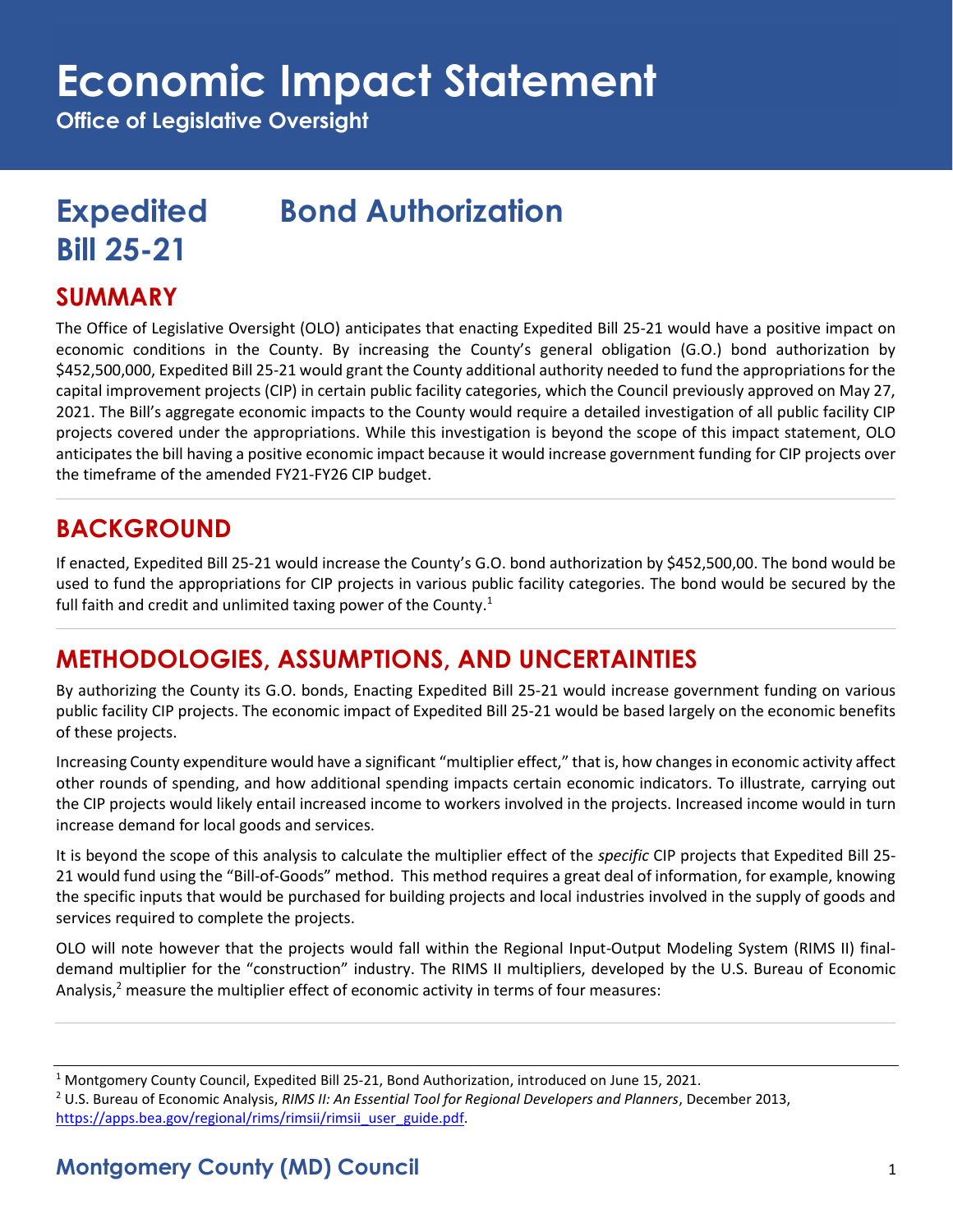# **Economic Impact Statement**

**Office of Legislative Oversight**

- Output (sales): total market value of industry output,
- Value-Added: total value of income generated from production (equivalent to gross domestic product),
- Earnings: employee compensation plus net earnings of sole proprietors and partnerships, and
- **Employment:** number of full- and part-time employees.<sup>3</sup>

Industries with relatively high multiplier values for these measures result in greater output, value-added, earning, and employment for every additional dollar of economic activity in those industries. There are multipliers for 64 industries in the County. **Table 1** presents the ranking of the RIMS II construction multiplier for Montgomery County ordered from highest to lowest.

#### **Table 1. Rank of Construction RIMS II Multiplier for Montgomery County (out of 64 multipliers, ordered from highest to lowest)**

|                                       |      | Output Earnings Employment Value-Added |      |
|---------------------------------------|------|----------------------------------------|------|
| Construction Multiplier (type I) 39th | 24th | 27th                                   | 39th |

## **VARIABLES**

The primary variables that would affect the economic impacts of Expedited Bill 25-21 are:

- the total amount of G.O. bonds; and
- **•** percentage of County-based businesses and workers involved in the projects.

# **IMPACTS**

**WORKFORCE** ▪ **TAXATION POLICY** ▪ **PROPERTY VALUES** ▪ **INCOMES** ▪ **OPERATING COSTS** ▪ **PRIVATE SECTOR CAPITAL INVESTMENT** ▪ **ECONOMIC DEVELOPMENT** ▪ **COMPETITIVENESS**

#### **Businesses, Non-Profits, Other Private Organizations**

OLO believes that Expedited Bill 25-21 would have a positive economic impact on any local businesses involved in public facility CIP projects. As previously stated, it is beyond the scope of this analysis to identify the specific inputs that would be purchased and the local industries and businesses that would be involved in the supply of goods and services required to complete the projects. Nevertheless, any local businesses involved in the projects would likely experience income gains. Moreover, if certain workers involved in the projects experience higher earnings, then other local businesses would benefit from the change in spending by these workers.

A detailed investigation of all public facility CIP projects covered under the appropriations would be required to assess the bill's impacts on the Council's other priority indicators.

 $3$  Ibid,  $3 - 3$  and  $3 - 4$ .